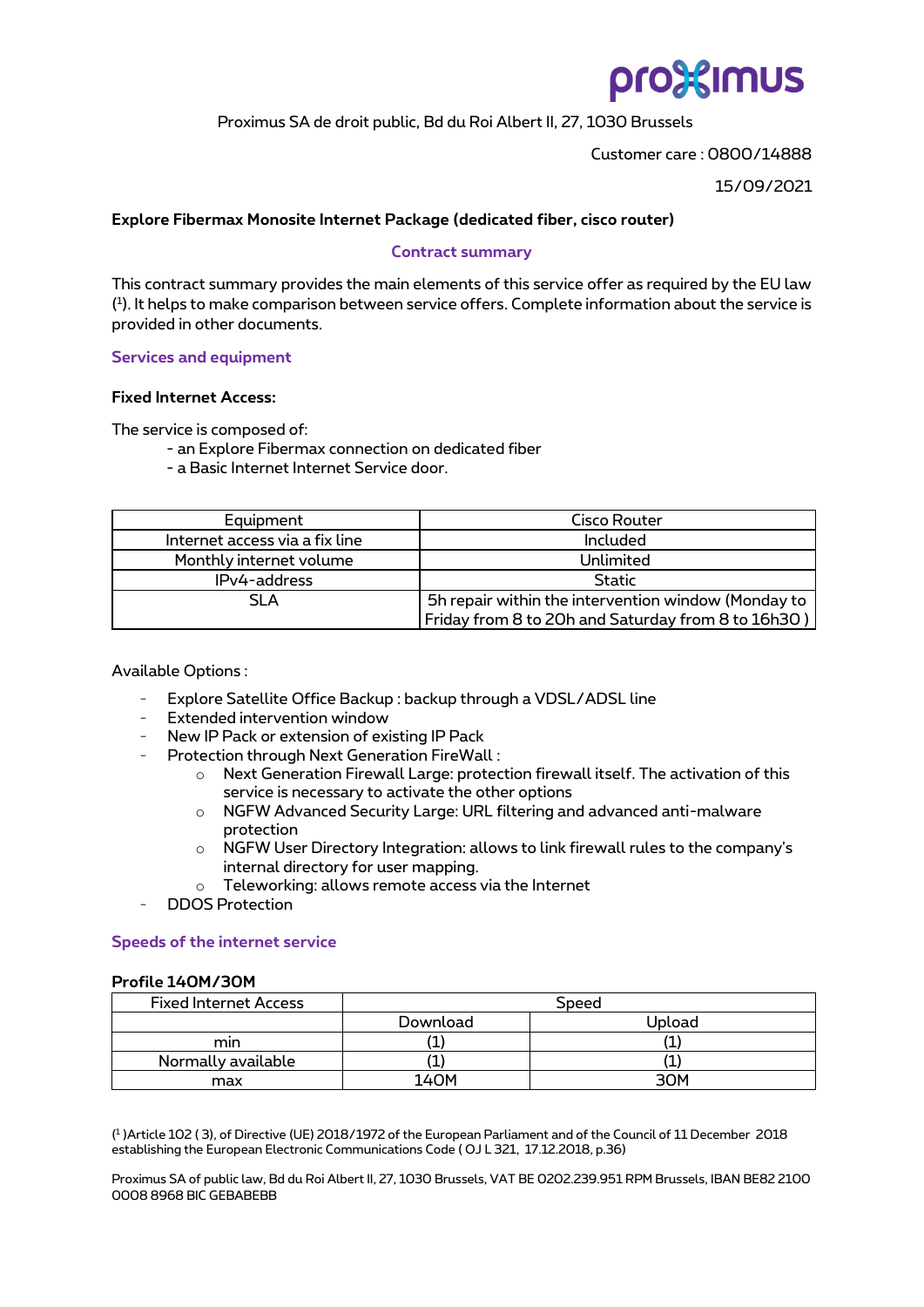#### **Profile 250M/30M**

| <b>Fixed Internet Access</b> | Speed         |        |  |
|------------------------------|---------------|--------|--|
|                              | Download      | Upload |  |
| Min                          | <u>. на т</u> |        |  |
| Normally available           |               |        |  |
| Max                          | <b>250M</b>   | ₹∩м    |  |

#### **Profile 350M/50M**

| <b>Fixed Internet Access</b> | Speed    |        |  |
|------------------------------|----------|--------|--|
|                              | Download | Upload |  |
| mın                          |          |        |  |
| Normally available           |          |        |  |
| max                          | วฺธ∩м    | 50M    |  |

#### **Profile 500M/100M**

| <b>Fixed Internet Access</b> | Speed       |        |  |
|------------------------------|-------------|--------|--|
|                              | Download    | Upload |  |
| mın                          |             |        |  |
| Normally available           |             |        |  |
| max                          | <b>500м</b> | 100M   |  |

(1) Your fixed internet speed depends on your address, see [www.proximus.be/professional/internetspeed](https://eur03.safelinks.protection.outlook.com/?url=http%3A%2F%2Fwww.proximus.be%2Fprofessional%2Finternetspeed&data=04%7C01%7Cnathalie.huyghebaert%40proximus.com%7C8519c66d39a34b75cf2f08d9fb7dec1f%7Ce7ab81b21e844bf79dcbb6fec01ed138%7C0%7C0%7C637817340510632558%7CUnknown%7CTWFpbGZsb3d8eyJWIjoiMC4wLjAwMDAiLCJQIjoiV2luMzIiLCJBTiI6Ik1haWwiLCJXVCI6Mn0%3D%7C3000&sdata=oG%2Bl0qABVUYm2iSRVI%2FI84SW6EwXNBpUNwfGQ86hMdE%3D&reserved=0)

## **Price**

Monthly subscription and other costs (in function of the contract duration and the chosen product)

| FiberMax Monosite Internet Package _ dedicated fiber & Cisco Router (12 months) |                   |                                |                                 |  |
|---------------------------------------------------------------------------------|-------------------|--------------------------------|---------------------------------|--|
| Downstream/Upstream                                                             | Router            | Price per month<br>(excl. VAT) | Installation charge (excl. VAT) |  |
| 140M/30M                                                                        | C <sub>1161</sub> | 290,00€                        | 500,00€                         |  |
| 250M/30M                                                                        | C1161             | 350,00€                        | 500,00€                         |  |
| 350M/50M                                                                        | C4331             | 490,00€                        | 500,00€                         |  |
| 500M/100M                                                                       | C4331             | 530,00€                        | 500,00€                         |  |

| FiberMax Monosite Internet Package _ dedicated fiber & Cisco Router (36 months) |        |                                |                                 |  |
|---------------------------------------------------------------------------------|--------|--------------------------------|---------------------------------|--|
| Downstream/Upstream                                                             | Router | Price per month<br>(excl. VAT) | Installation charge (excl. VAT) |  |
| 140M/30M                                                                        | C1161  | 261,00€                        | 250,00€                         |  |
| 250M/30M                                                                        | C1161  | 315,00€                        | 250,00€                         |  |
| 350M/50M                                                                        | C4331  | 441,00€                        | 250,00€                         |  |
| 500M/100M                                                                       | C4331  | 477,00€                        | 250,00€                         |  |

( 1 )Article 102 ( 3), of Directive (UE) 2018/1972 of the European Parliament and of the Council of 11 December 2018 establishing the European Electronic Communications Code ( OJ L 321, 17.12.2018, p.36)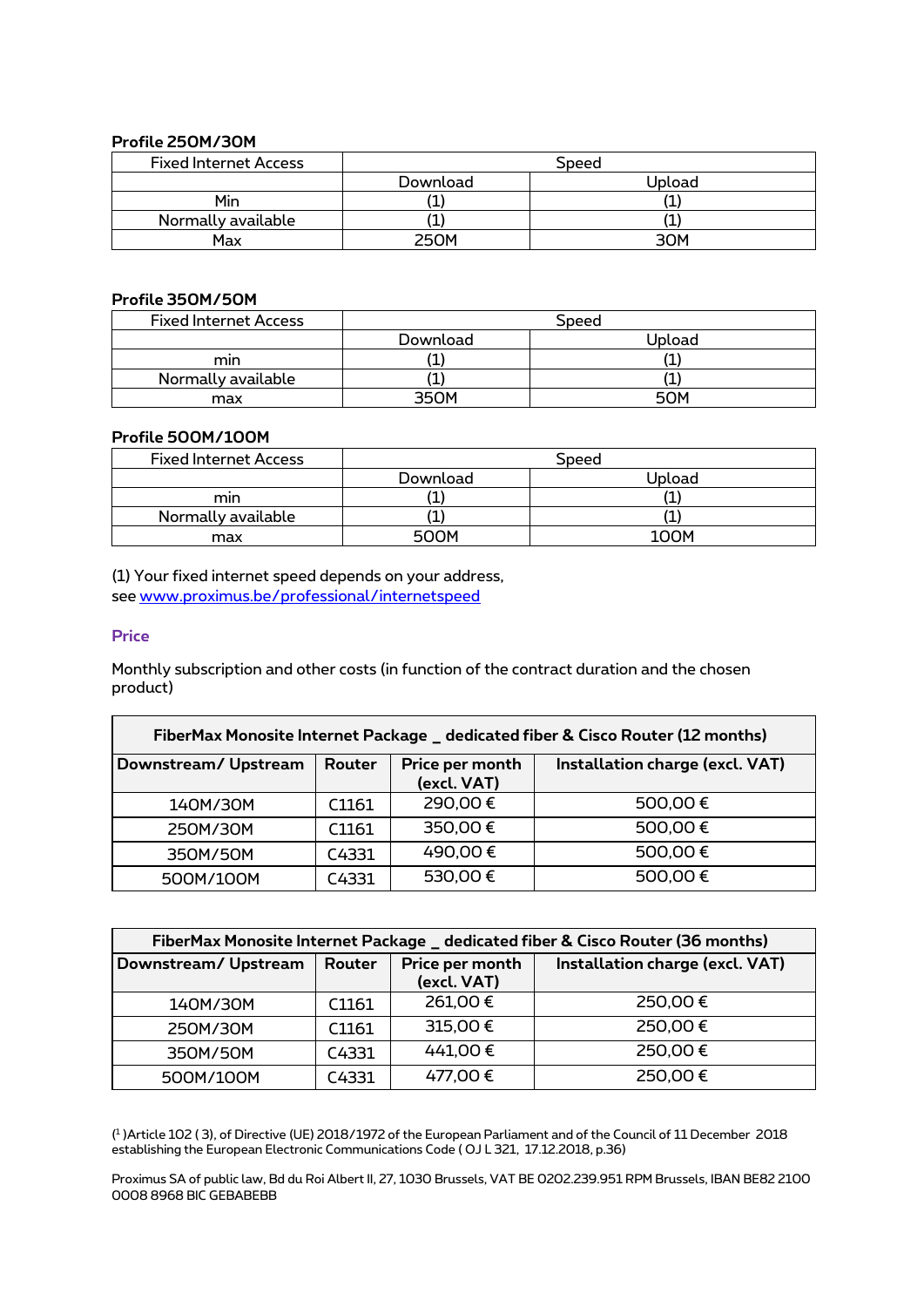## **Available Options (prices are indicated on the order form)**

- Explore Satellite Office Backup
- Extended intervention window
- New IP Pack or extension of existing IP Pack
- Protection through Next Generation Firewall (see price in table below)

|                                                                     | <b>Next Generation</b><br>Firewall<br>(12 months) |                        | <b>Next Generation</b><br>Firewall<br>(36 months) |                        |
|---------------------------------------------------------------------|---------------------------------------------------|------------------------|---------------------------------------------------|------------------------|
| Price (excl. VAT)                                                   | Price per<br>month                                | Installation<br>Charge | Price<br>per<br>month                             | Installation<br>Charge |
| Next Generation Firewall Large (<br>prerequisite for options below) | 149€                                              | 250€                   | 120€                                              | 125€                   |
| <b>NGFW Advanced Security Large</b>                                 | 75€                                               | 100€                   | 60€                                               | 50€                    |
| <b>NGFW User Directory Integration</b>                              | $0 \in$                                           | 500€                   | $\Omega \in$                                      | 250€                   |
| Teleworking pack 5 users                                            | 35€                                               | 150€                   | 28€                                               | 75                     |

- DDOS Protection

|                                   | <b>DDOS Protection</b><br>(12 months or 36 months) |                        |
|-----------------------------------|----------------------------------------------------|------------------------|
| Price (excl. VAT)                 | Price per<br>month                                 | Installation<br>Charge |
| DDOS Protection [up to 500M/100M] | 70€                                                | 250€                   |

## **Duration, renewal and termination**

- Fixed term of 12 or 36 months. At the end of the initial period the contract is tacitly extended for an undefined period.
- Termination in writing at any time by means of a 1 month notice period.
- Service charges due until the service is deactivated. In case of early termination during the initial term, the termination indemnity indicated in the contract is due.

## **Features for end-users with disabilities**

Detailed information on adapted solutions : [www.proximus.be/handicap](http://www.proximus.be/handicap)

( 1 )Article 102 ( 3), of Directive (UE) 2018/1972 of the European Parliament and of the Council of 11 December 2018 establishing the European Electronic Communications Code ( OJ L 321, 17.12.2018, p.36)